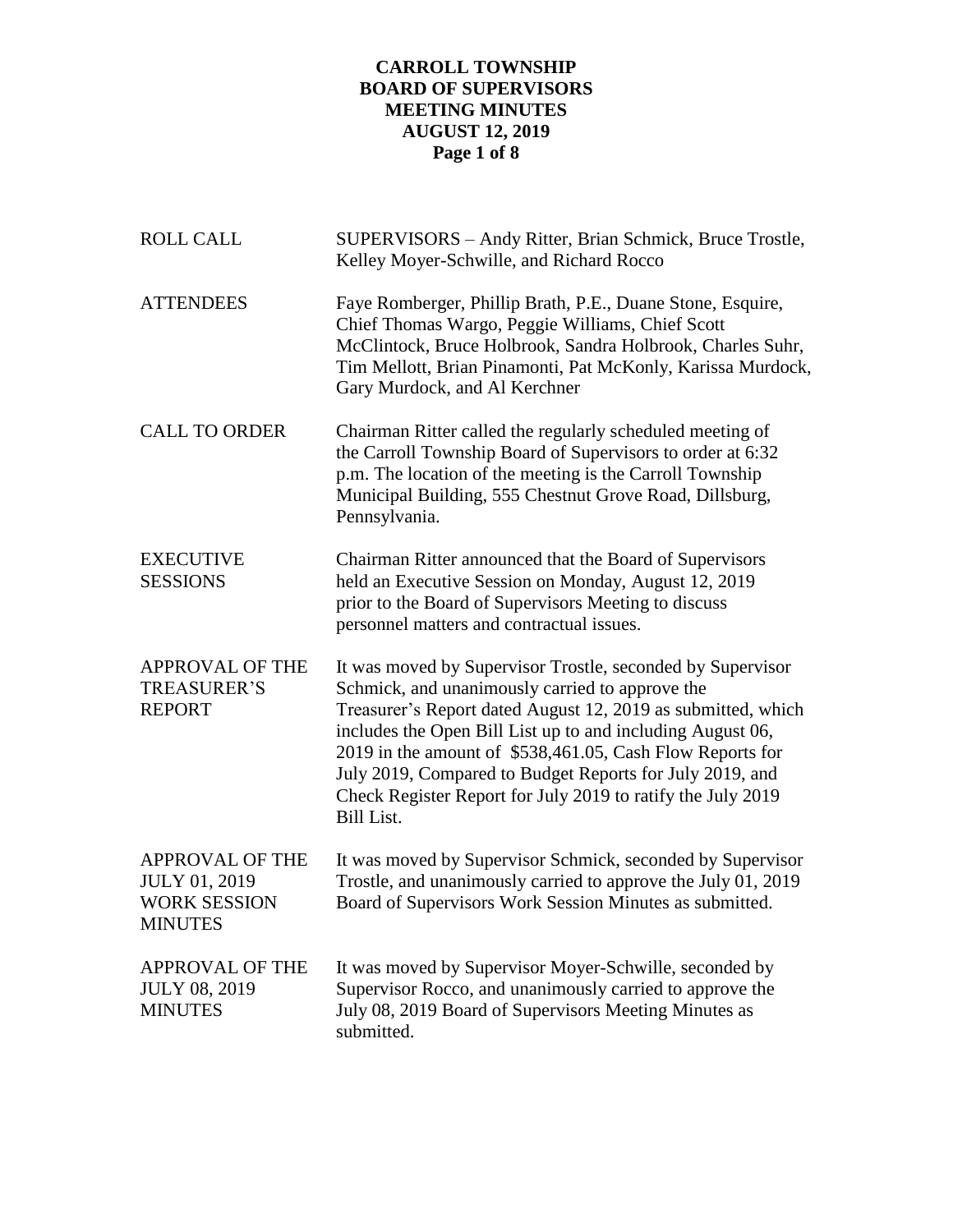# **CARROLL TOWNSHIP BOARD OF SUPERVISORS MEETING MINUTES AUGUST 12, 2019 Page 2 of 8**

| <b>POLICE</b><br><b>CERTIFICATE OF</b><br><b>COMMENDATION</b><br><b>OFFICERS FRENCH</b><br><b>AND MARTINEZ</b> |                                                                                                                                                                                                                                                                                                                                                                                                                                                                                                                                                                                  | Chief Wargo presented Certificates of Commendation to<br>Officer James French and Officer Elias Martinez for their<br>outstanding performance of duty on Tuesday, July 23, 2019<br>when they investigated, searched the area and assisted in<br>locating a murder suspect. Your actions reflected your<br>dedication to serving our community and are in the highest<br>traditions of the Carroll Township Police Department. |  |  |
|----------------------------------------------------------------------------------------------------------------|----------------------------------------------------------------------------------------------------------------------------------------------------------------------------------------------------------------------------------------------------------------------------------------------------------------------------------------------------------------------------------------------------------------------------------------------------------------------------------------------------------------------------------------------------------------------------------|-------------------------------------------------------------------------------------------------------------------------------------------------------------------------------------------------------------------------------------------------------------------------------------------------------------------------------------------------------------------------------------------------------------------------------|--|--|
| <b>FIRE REPORTS</b>                                                                                            | Scott McClintock, Chief, presented the Northern York County<br>Fire Rescue Report for July 2019.                                                                                                                                                                                                                                                                                                                                                                                                                                                                                 |                                                                                                                                                                                                                                                                                                                                                                                                                               |  |  |
| PUBLIC COMMENT                                                                                                 |                                                                                                                                                                                                                                                                                                                                                                                                                                                                                                                                                                                  | Chairman Ritter asked for public comment.                                                                                                                                                                                                                                                                                                                                                                                     |  |  |
|                                                                                                                | Brian Pinamonti $-1110$ Grouse Road $-$ questioned if he would<br>be able to see the Subdivision Plans for Windy Heights Phase I<br>and Phase III. He questioned if the Township could require the<br>Developer to use double yellow lines instead of single yellow<br>lines when they do the line painting in the development. He<br>also questioned if the Township plans to connect Pheasant<br>Ridge Road through the vacant land between Dillsburg<br>Borough and Carroll Township. There is only one way into<br>and out of Windy Heights Development at the present time. |                                                                                                                                                                                                                                                                                                                                                                                                                               |  |  |
|                                                                                                                | Bruce Holbrook - 240 Meadowview Road - is concerned<br>about the extra traffic that the Fieldstone Crest Development<br>will put on Meadowview Road. He is also concerned about the<br>stormwater runoff from this development and the on-lot septic<br>systems.                                                                                                                                                                                                                                                                                                                 |                                                                                                                                                                                                                                                                                                                                                                                                                               |  |  |
| <b>APPROVAL OF THE</b><br>PRELIMINARY<br><b>PLANS FOR</b><br><b>FIELDSTONE CREST</b>                           | It was moved by Supervisor Moyer-Schwille, seconded by<br>Chairman Ritter, and carried to grant the following waiver<br>requests for the Preliminary Subdivision Plans for Fieldstone<br>$Crest - Harry H. Fox, Jr. - 29 Lots as per Philip Brath's$<br>Comment Letter dated July 31, 2019:                                                                                                                                                                                                                                                                                      |                                                                                                                                                                                                                                                                                                                                                                                                                               |  |  |
|                                                                                                                | V.                                                                                                                                                                                                                                                                                                                                                                                                                                                                                                                                                                               | <b>Waivers</b>                                                                                                                                                                                                                                                                                                                                                                                                                |  |  |
|                                                                                                                | 1.                                                                                                                                                                                                                                                                                                                                                                                                                                                                                                                                                                               | Where a subdivision or land development application<br>abuts or contains an existing street of inadequate right-of-<br>way, width, pavement, section, or the existing street<br>shows signs of surface cracking or deformed cross<br>section, said street shall be reconstructed to meet current                                                                                                                              |  |  |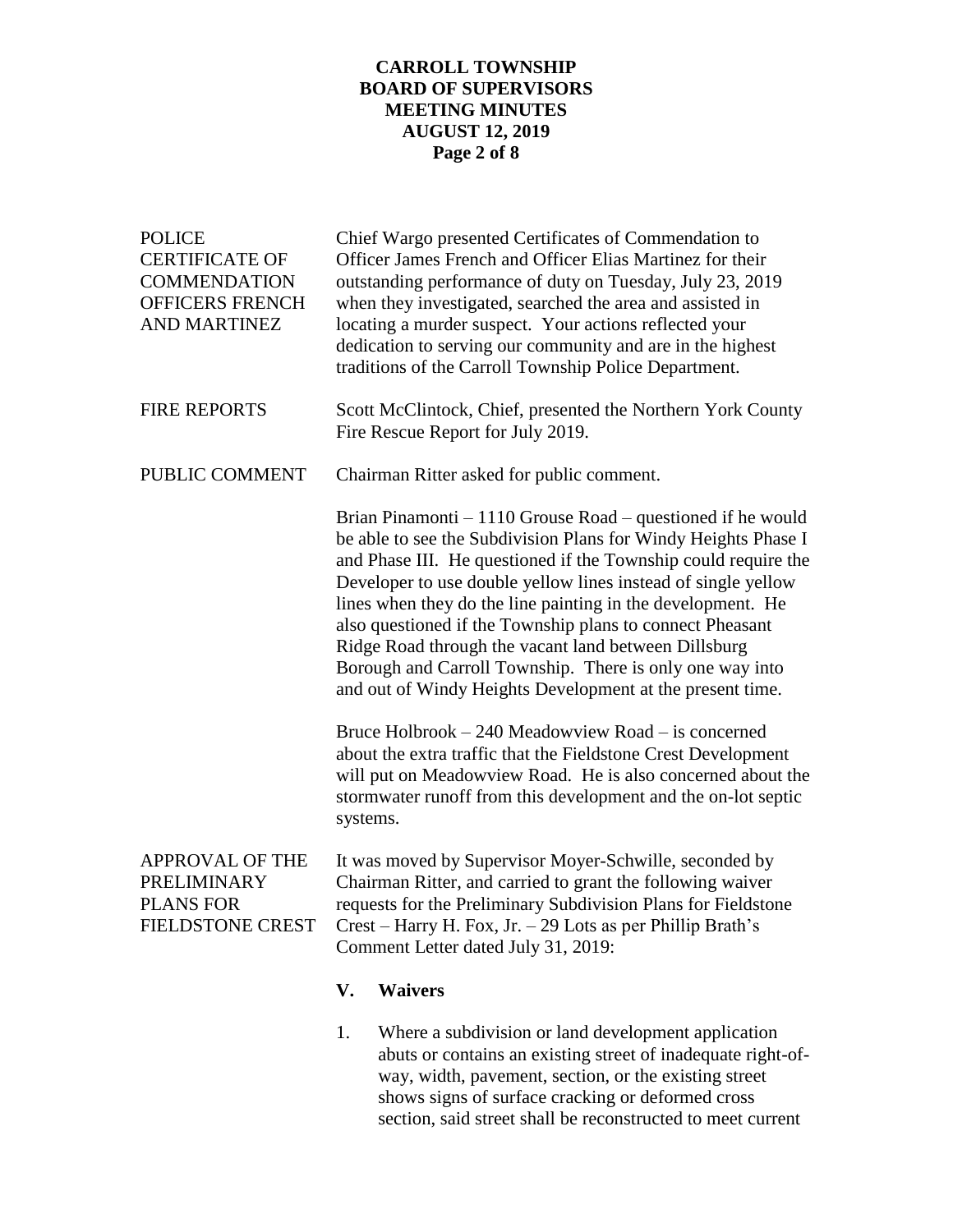### **CARROLL TOWNSHIP BOARD OF SUPERVISORS MEETING MINUTES AUGUST 12, 2019 Page 3 of 8**

APPROVAL OF THE Ordinance requirements. (Section 702.4.A) **Applicant**  PRELIMINARY **requesting waiver from Ordinance Requirement.** (See PLANS FOR Sheet 10 & 11) **Planning Commission recommended**  FIELDSTONE CREST **granting waiver with offsetting improvements to**  CONTINUES **Meadow View Road from entrance to Old York Rd.**

- 2. Provide Existing Resource Inventory and Site Analysis Plan. (Section 506.11) **Applicant requesting waiver from Ordinance Requirement. Planning Commission recommended granting waiver.**
- 3. Provide Preliminary Resource Impact and Conservation Plan. (Section 506.12) **Applicant requesting waiver from Ordinance Requirement. Planning Commission recommended granting waiver.**
- 4. Curb reveal shall be 6" within residential developments. (Section 708.3.l) **Applicant requesting waiver from Ordinance Requirement. Planning Commission recommended granting waiver.**
- 5. A 100' setback from on-lot disposal systems must remain on the subject property and must not extend onto any adjacent property, without an easement from adjacent property owner. (Section 709.7) **Applicant requesting waiver from Ordinance Requirement. Planning Commission recommended granting waiver.**
- 6. Temporary or permanent cul-de-sac streets shall not exceed a centerline distance of 600 feet. (Section 702.9.B) **Applicant requesting waiver from Ordinance Requirement. Planning Commission recommended granting waiver.**

Supervisors Trostle and Schmick voted no.

It was moved by Supervisor Moyer-Schwille, seconded by Chairman Ritter, and carried to conditionally approve the Preliminary Subdivision Plans for Fieldstone Crest – Harry H. Fox,  $Jr - 29$  Lots contingent upon addressing all of the following comments in Phillip Brath's Comment Letter dated July 31, 2019:

# **II. Subdivision (Ordinance No. 2018-242)**

1. All certificates must be signed, sealed, and dated after last submission revision date. (Section 507/607.1)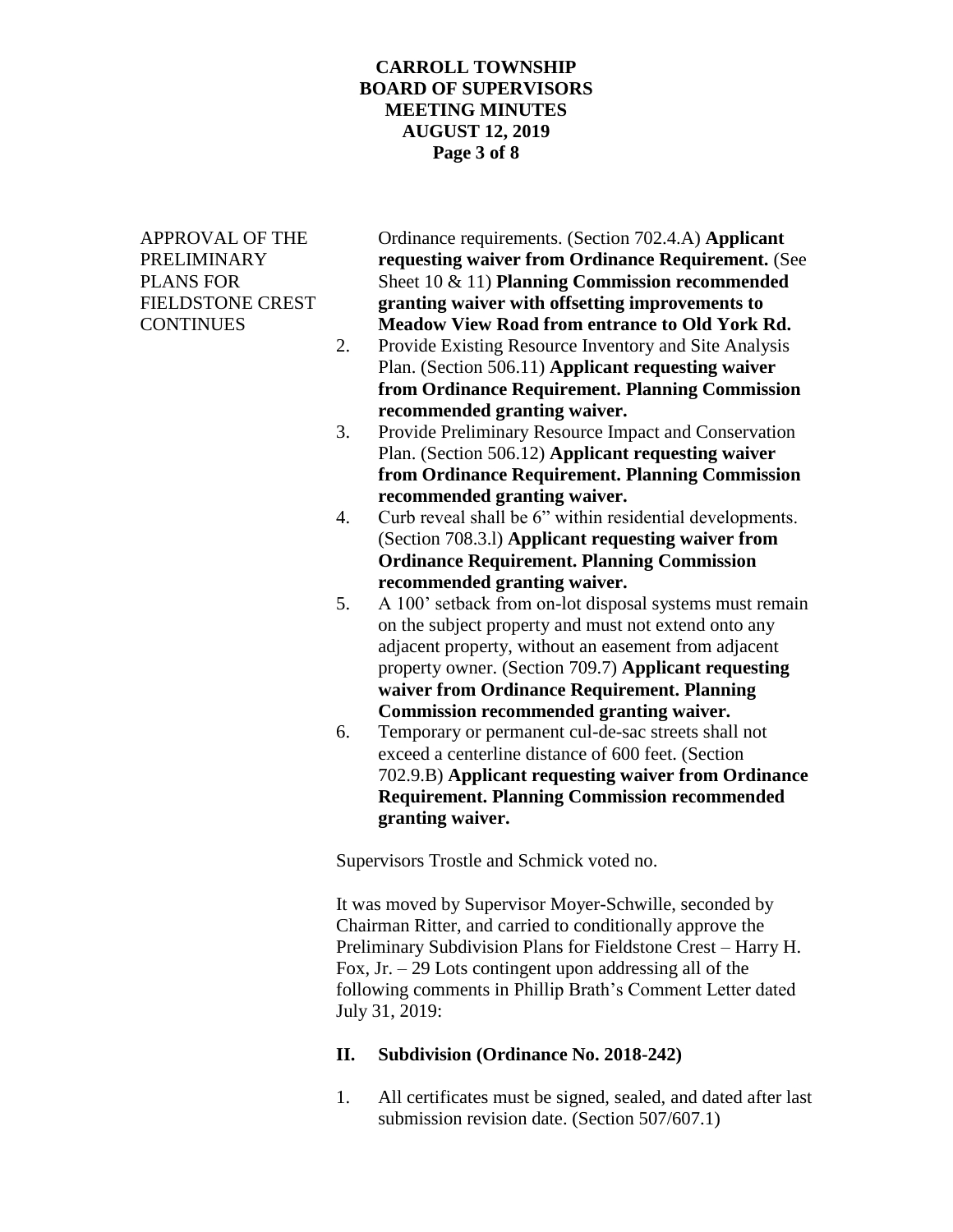## **CARROLL TOWNSHIP BOARD OF SUPERVISORS MEETING MINUTES AUGUST 12, 2019 Page 4 of 8**

- APPROVAL OF THE 2. The Owners must sign the plan and date after last plan PRELIMINARY revision. (Section 507.3/607.1)
- PLANS FOR 3. A statement on the plan indicating any proposed waivers, FIELDSTONE CREST special exceptions, conditional uses or variances and date CONTINUES of action by Board. (Section 505.15)
	- 4. Show well and septic system isolation distances on Subdivision Sheets 5, 6 & 7 to show encumbered areas. (Section 709.6, 709.7 & 710.4)
	- 5. If the existing fruit stand on lot 14 and existing sheds on lot 1 are to remain easements must be provided. (Section 505.6)
	- 6. Final action by Board of Supervisors on waivers requested must be noted on plan prior to plans recording. (Section 505.15)
	- 7. Provide draft Community Association Document for approval prior to Plan approval. (Section 506.13)

# **III. Stormwater (Ordinance No. 2011-216)**

- 1. The type, location and extent of all erosion and sedimentation control measures shall be shown on an Erosion and Sedimentation Control Plan that conforms to the requirements of Part IV of the DEP Soil and Erosion and Sediment Control Manual, as a minimum and as approved by the York County Conservation District. (Section 303.E.1)
- 2. A draft description of an ownership and maintenance program, in a form that can be incorporated into a stormwater easement agreement at the Recorder of Deeds for York County. This form shall clearly set forth the ownership and maintenance responsibilities for all temporary and permanent stormwater management facilities which shall include subsections A, B, and C. (Section 303.F.7)
- 3. Outlet structure detail shall show base of structure set 3' below grade. (Section 401.7.A(26)
- 4. The discharge pipe shall consist of RCP. (Section 401.7.A(10))
- 5. All outlets discharging onto adjacent property owner's properties must have adjacent property owner's written permission. (Section 401.7.E)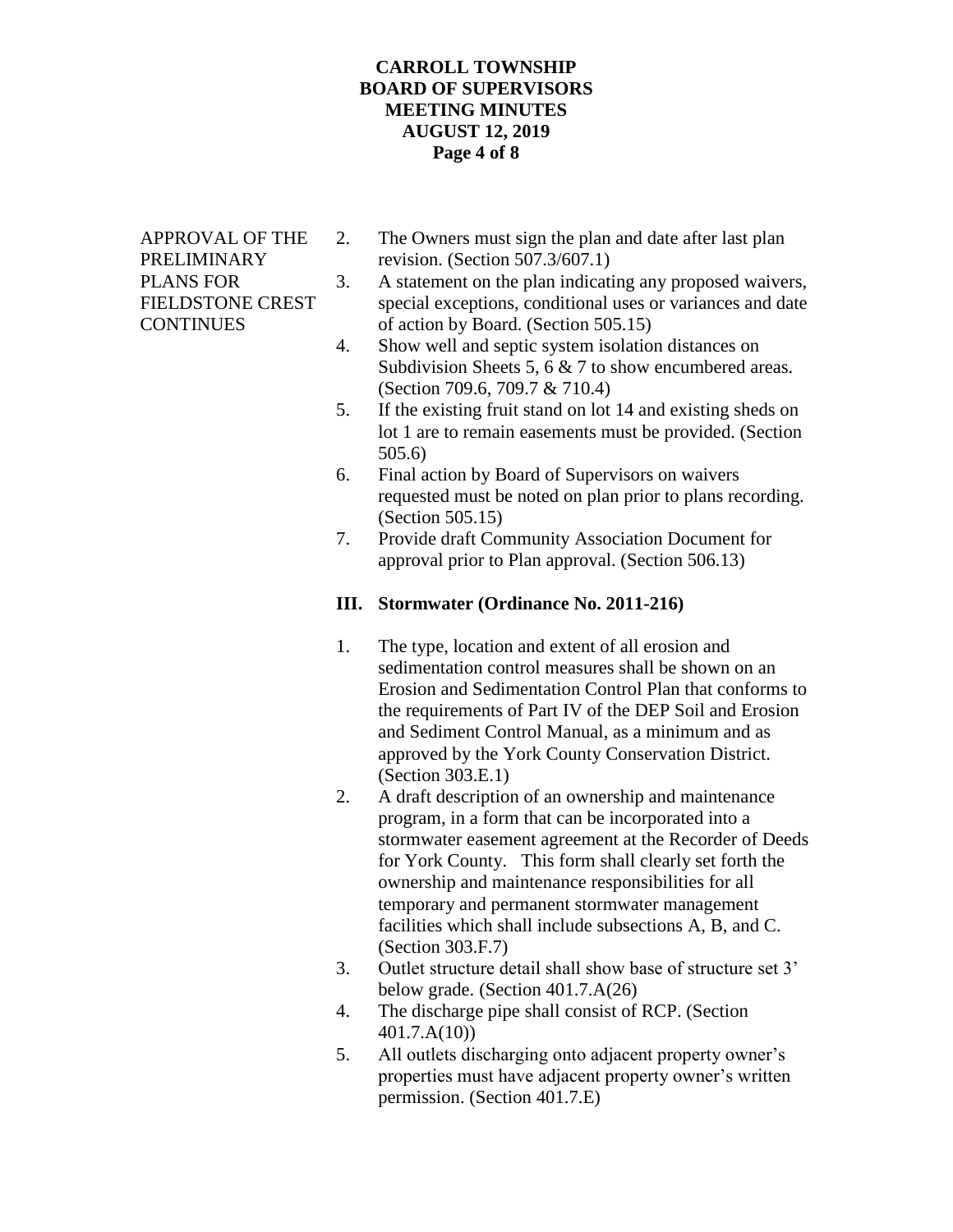# **CARROLL TOWNSHIP BOARD OF SUPERVISORS MEETING MINUTES AUGUST 12, 2019 Page 5 of 8**

- APPROVAL OF THE 6. Provide basic detail drawings for proposed inlets, PRELIMINARY oversized inlets, concrete endwalls, and storm pipe trench PLANS FOR details demonstrating which standard components are FIELDSTONE CREST proposed for this site. Demonstrate that inlets have CONTINUES concrete flow channels and general materials of construction.
	- 7. Provide a single bound final signed and sealed stormwater management report for the file.

## **IV. General Comments**

- 1. The Board should note the project proposes 29 dwellings. A Traffic Impact Study shall be submitted for projects that propose at least thirty (30) dwelling units or fifty (50) parking spaces and/or "drive through" service. The Board of Supervisors may require a Traffic Impact Study when, in their opinion, the conditions outlined in 506.3.A exist.
- 2. Show and detail cul-de-sacs, including construction, temporary easements and restoration details.

Supervisor Trostle voted no.

PUBLIC SEWER It was moved by Chairman Ritter, seconded by Supervisor EXTENTED TO Trostle, and unanimously carried that Carroll Township intends MAPLE STREET  $\&$  to Amend the Carroll Township's 537 Plan to extend public 600 HARRISBURG sewer to all the properties located on Maple Street and the PIKE property located at 600 Harrisburg Pike in Carroll Township. These properties shall be required to hook-up to public sewer on or before August 1, 2029 or sooner if the current on-lot septic system malfunctions or when a property is sold.

> Solicitor Stone stated that the Board must advertise in the newspaper for three consecutive weeks that the Board is going to amend Carroll Township's 537 Plan to extend public sewer to Maple Street and 600 Harrisburg Pike.

> Township Engineer Phillip Brath stated that he is meeting with Sheldon Williams, DAA Manager, on Tuesday, August 13, 2019 at the site (Maple Street) to discuss the public sewer extension.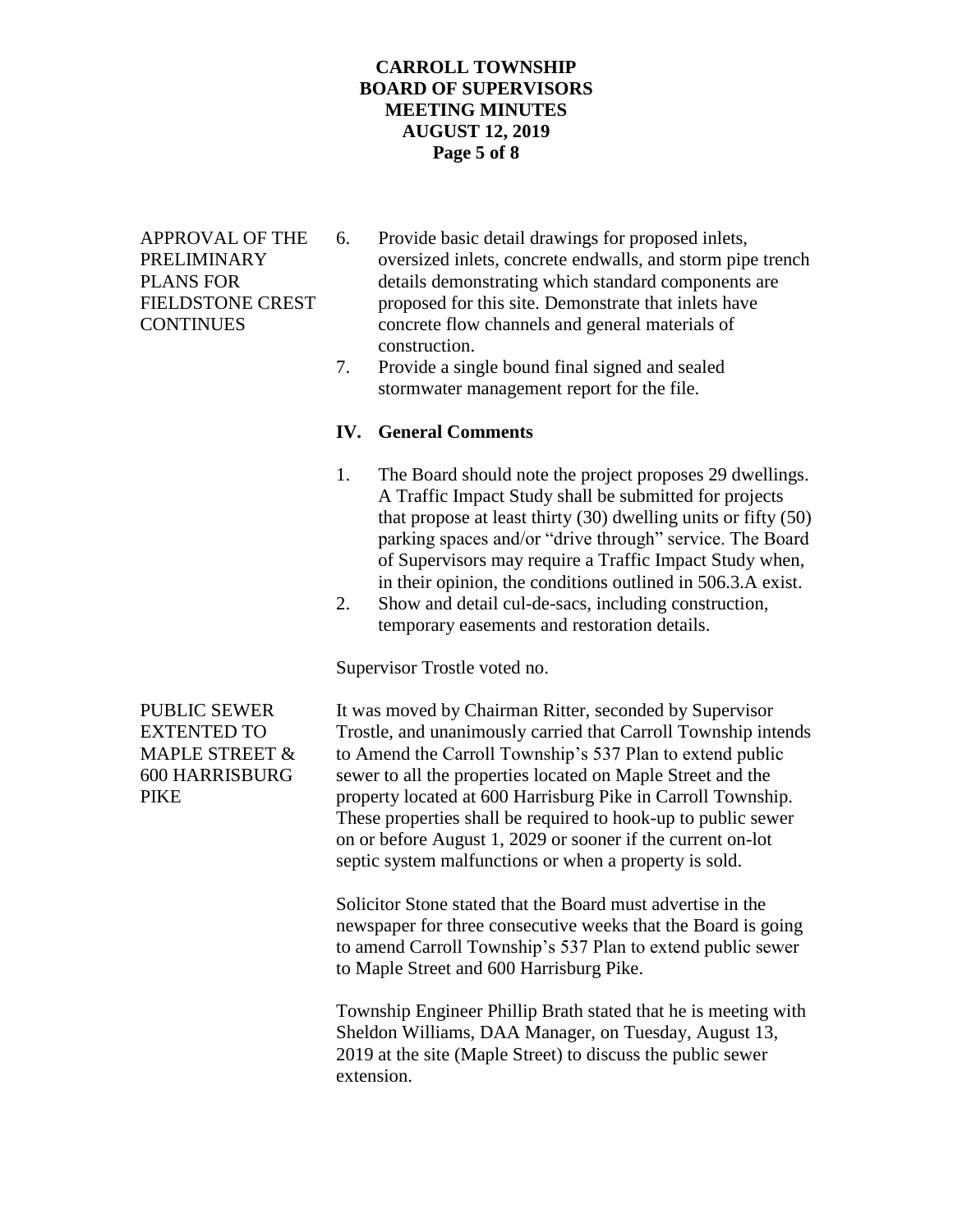# **CARROLL TOWNSHIP BOARD OF SUPERVISORS MEETING MINUTES AUGUST 12, 2019 Page 6 of 8**

| <b>SOLICITOR</b><br><b>COMMENTS</b>                                                                                                                                 | Duane Stone, Township Solicitor, stated that he has<br>created a Payroll Policy and it ready for the Board to take<br>action on.                                                                                                                                                                                                                                                                                                                                                                                                               |
|---------------------------------------------------------------------------------------------------------------------------------------------------------------------|------------------------------------------------------------------------------------------------------------------------------------------------------------------------------------------------------------------------------------------------------------------------------------------------------------------------------------------------------------------------------------------------------------------------------------------------------------------------------------------------------------------------------------------------|
| PAYROLL POLICY<br><b>ADOPTED FOR</b><br><b>DIRECT DEPOSIT</b><br><b>ONLY</b>                                                                                        | It was moved by Supervisor Schmick, seconded by Supervisor<br>Moyer-Schwille, and unanimously carried to adopt the Payroll<br>Policy dated August 08, 2019 that all full and part-time<br>employees receiving wages, salary and payroll will be required<br>to participate in mandatory direct deposit effective as of the<br>first payroll in November 2019, which is November 05, 2019.                                                                                                                                                      |
| <b>UPDATE ON</b><br><b>DILLSBURG BORO</b><br>& MONAGHAN<br><b>TOWNSHIP</b><br><b>PROPOSED</b><br><b>POLICE SERVICE</b><br><b>AGREEMENTS</b>                         | Chief Wargo will be dropping off the Dillsburg Borough's<br>Proposed 2020 – 2024 Police Service Agreement this week.<br>Supervisor Trostle stated that he is meeting with Monaghan                                                                                                                                                                                                                                                                                                                                                             |
|                                                                                                                                                                     | Township Supervisors on Thursday, August 28, 2019 at 5:30<br>p.m. to discuss their Proposed 2020 - 2022 Police Service<br>Agreement.                                                                                                                                                                                                                                                                                                                                                                                                           |
| <b>AUTOMATIC DOOR</b><br><b>OPENERS FOR</b><br><b>NEW SHED</b>                                                                                                      | It was moved by Supervisor Trostle, seconded by Supervisor<br>Moyer-Schwille, and unanimously carried to authorize<br>the Township Staff to purchase automatic door openers to be<br>installed on the overhead doors in the new recycling shed from<br>Baker Door Company in the amount of \$2,400.00 to be paid<br>out of the General Fund using line item number 01-426-369.                                                                                                                                                                 |
| <b>COMMERCIAL</b><br><b>SPRAYING</b><br><b>AROUND</b><br><b>BALLFIELD</b><br>FENCES, PARKING<br>LOTS, AND<br><b>ROADSIDE</b><br><b>VEGETATION</b><br><b>CONTROL</b> | It was moved by Supervisor Schmick, seconded by Chairman<br>Ritter, and carried to authorize the Township Staff to enter into<br>a 2019 - 2021 Commercial Service Agreement with DBI<br>Services for Fence Line spraying around ballfields and parking<br>lot, and Roadside Vegetation Control. The Fence Line<br>spraying around ballfields and parking lot will be 2019 -<br>\$776.00, 2020 - \$784.00, and 2021 - \$800.00. The Roadside<br>Vegetation Control will be $2019 - $4,365.00, 2020 -$<br>$$4,441.00$ , and $2021 - $4,500.00$ . |

Supervisor Moyer-Schwille voted no.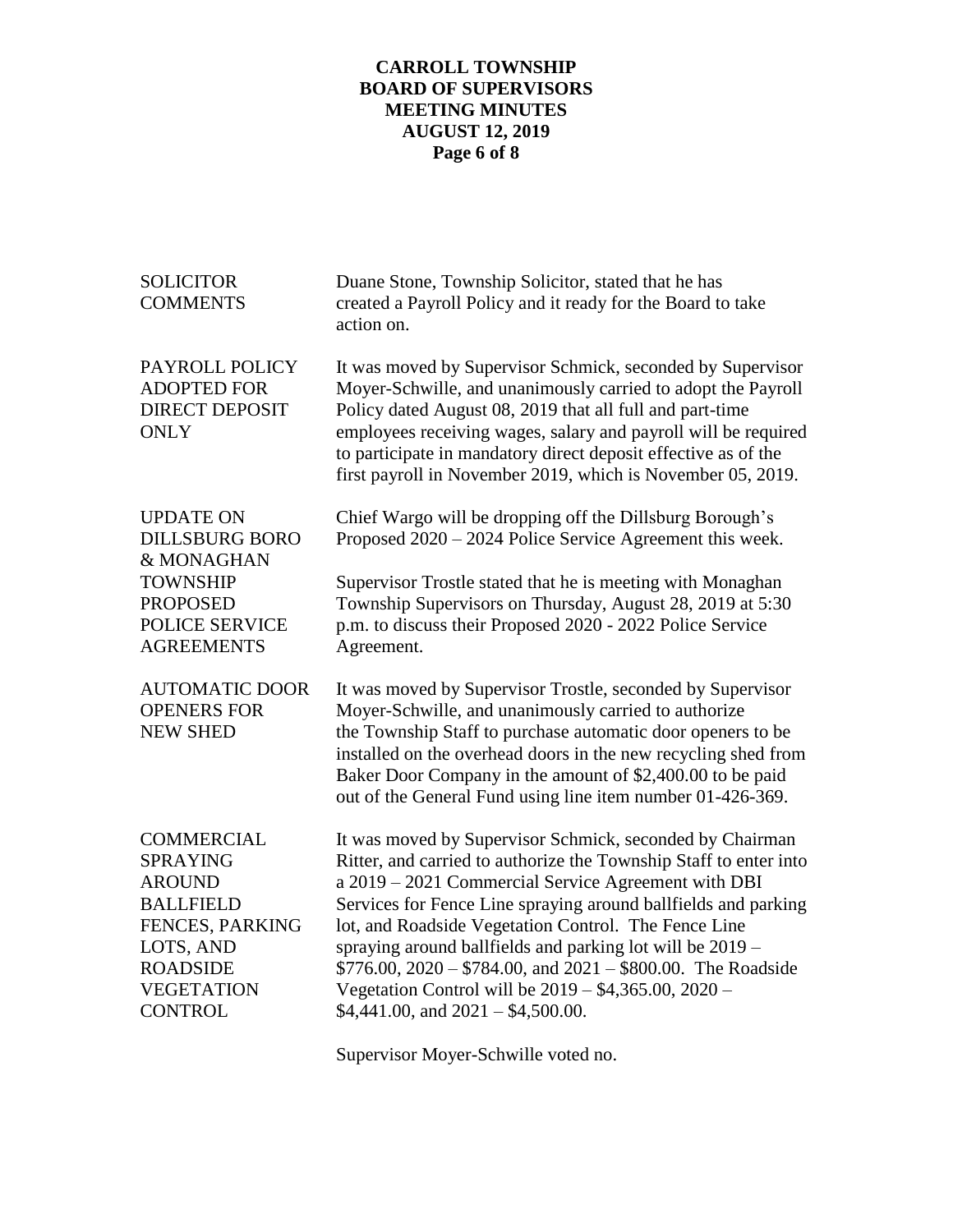## **CARROLL TOWNSHIP BOARD OF SUPERVISORS MEETING MINUTES AUGUST 12, 2019 Page 7 of 8**

ADOPT It was moved by Supervisor Schmick, seconded by Supervisor RESOLUTION Rocco, and unanimously carried to adopt Resolution 2019-11 – 2019-11 A Resolution of the Board of Supervisors of Carroll Township, MUNICIPAL York County, Pennsylvania, declaring its intent to follow the RECORDS MANUAL schedules and procedures for disposition of records as set forth AS AMENDED in the Municipal Records Manual, approved December 16, MARCH 28, 2019 2008, as amended March 28, 2019. PERMISSION It was moved by Chairman Ritter, seconded by Supervisor TO ADVERTISE Moyer-Schwille, and unanimously carried to authorize TO SELL 19 Township Staff to advertise to sell 19 Sections of 8' long 15" SECTIONS OF RCP diameter RCP through the Municibid process. ADVERTISE It was moved by Supervisor Trostle, seconded by Supervisor PROPOSED Schmick, and unanimously carried to authorized Township ORDINANCE Staff to advertise Proposed Ordinance Number 219-243 – An NUMBER 2019-243 Ordinance to approve, adopt and enact an Ordinance ORDINANCE Codification for the Township of Carroll, County of York, CODIFICATION Commonwealth of Pennsylvania to provide for the repeal of certain legislation not included therein; to save from repeal certain other legislation not included therein; and to provide penalties for tampering with the code to be considered for action at the Board of Supervisors meeting held on Monday, September 09, 2019 at 6:30 p.m. SET PROPOSED It was moved by Chairman Ritter, seconded by Supervisor 2020 BUDGET Trostle, and unanimously carried to authorize Township Staff WORK SESSIONS to advertise the following Work Session Meetings to discuss the Proposed 2020 Budget: Monday, October 07, 2019 – prior to the Board of Supervisors Work Session at 5:30 p.m., - Revenue; Monday, October 14, 2019 – after the Board Of Supervisors Regular Meeting – Expenses; Monday, October 21, 2019 – Expenses at 6:00 p.m.; and Monday, October 28, 2019 – Expenses at 6:00 p.m. (if needed). POLICE REPORT Chief Thomas Wargo presented the Police Report for the month of July 2019.